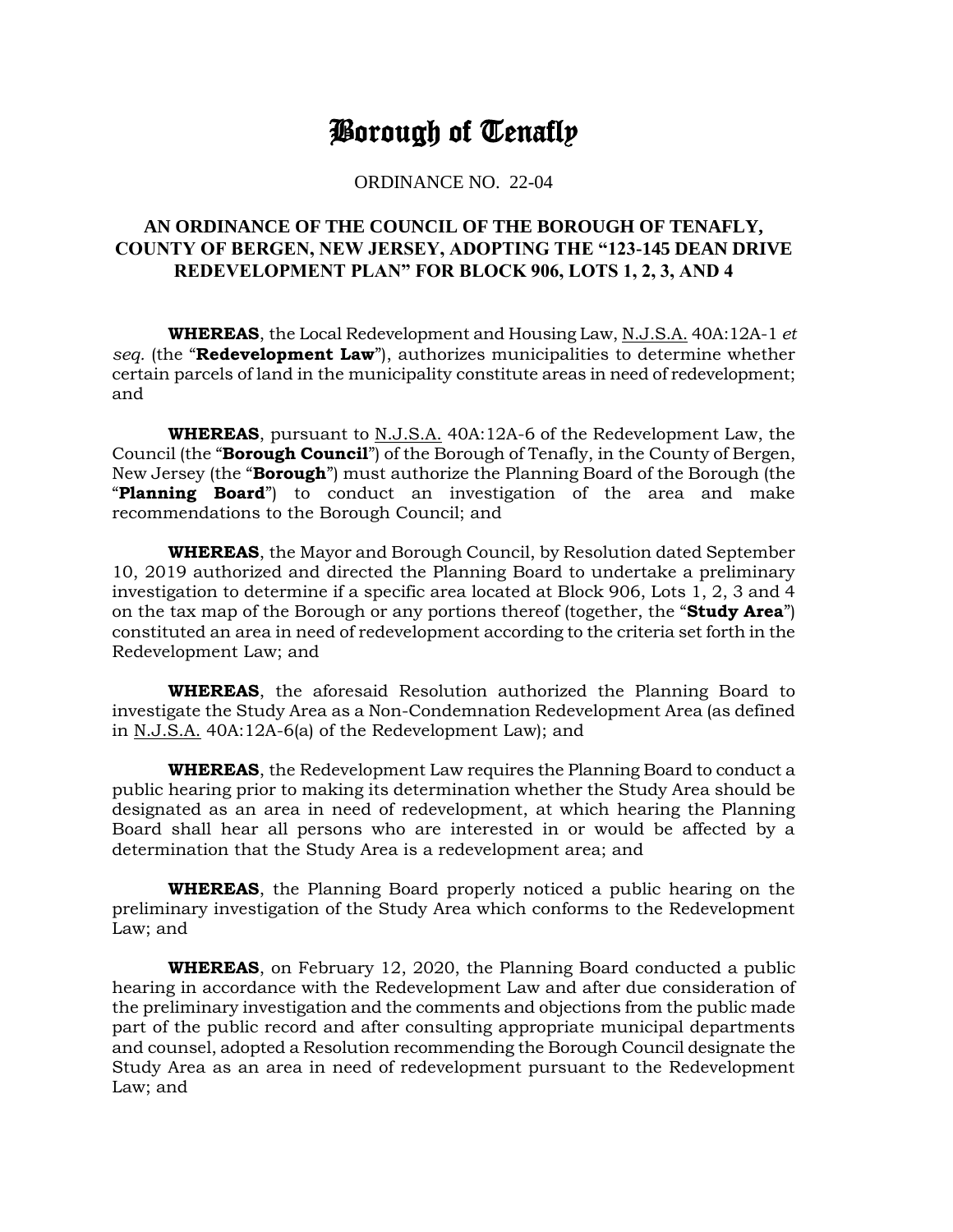**WHEREAS**, the Borough Council accepted the recommendation of the Planning Board and on March 10, 2020, adopted Resolution #R20-129 designating Lots 1, 2, 3 and 4 in Block 906 (the "**Redevelopment Area**") as an area in need of redevelopment under the Redevelopment Law and authorized and directed the Planning Board to prepare a redevelopment plan providing the development standards for the Redevelopment Area; and

**WHEREAS**, the Planning Board engaged the firm of Burgis Associates, Inc. ("**BAI**") to prepare a redevelopment plan for the Redevelopment Area entitled "123- 145 Dean Drive Redevelopment Plan" (the "**Redevelopment Plan**") attached hereto as Exhibit A, providing the development standards for the Redevelopment Area; and

**WHEREAS**, the Planning Board received and carefully considered the Redevelopment Plan and upon finding it to be satisfactory recommended its passage to the Borough Council; and

**WHEREAS**, the Borough Council has reviewed and carefully considered the Redevelopment Plan and has found it to be satisfactory and now desires to adopt this Ordinance formally adopting the aforesaid Redevelopment Plan; and

**WHEREAS**, the Borough Council believes the adoption of the Redevelopment Plan is in the best interests of the Borough and has determined to adopt the Redevelopment Plan to ensure the success of redevelopment with the Redevelopment Area in conformity with the Borough's redevelopment objectives; and

**WHEREAS**, the Commissioner of the Department of Community Affairs of the State of New Jersey has been deemed to have approved the designation of the Study Area as an "area in need of redevelopment".

**NOW, THEREFORE, BE IT ORDAINED** by the Borough Council of the Borough of Tenafly, in the County of Bergen, New Jersey, as follows:

**Section 1.** The aforementioned recitals are incorporated herein as though fully set forth at length.

**Section 2.** The Redevelopment Plan, attached hereto as Exhibit A is hereby adopted pursuant to the terms of N.J.S.A. 40A:12A-7f.

**Section 3.** The zoning district map included in the zoning ordinance of the Borough is hereby amended to reference and delineate the property described and governed by the Redevelopment Plan. All of the provisions of the Redevelopment Plan shall be an overlay on tap of the applicable development regulations of the Borough's municipal code, as and where indicated.

**Section 4.** All ordinances or parts of ordinances inconsistent with this Ordinance are hereby repealed to the extent of such inconsistency.

**Section 5.** If any section, paragraph, subdivision, clause or provision of this Ordinance shall be adjudged invalid, such adjudication shall apply only to such section, paragraph, subdivision, clause or provision and the remainder of this Ordinance shall be deemed valid and effective.